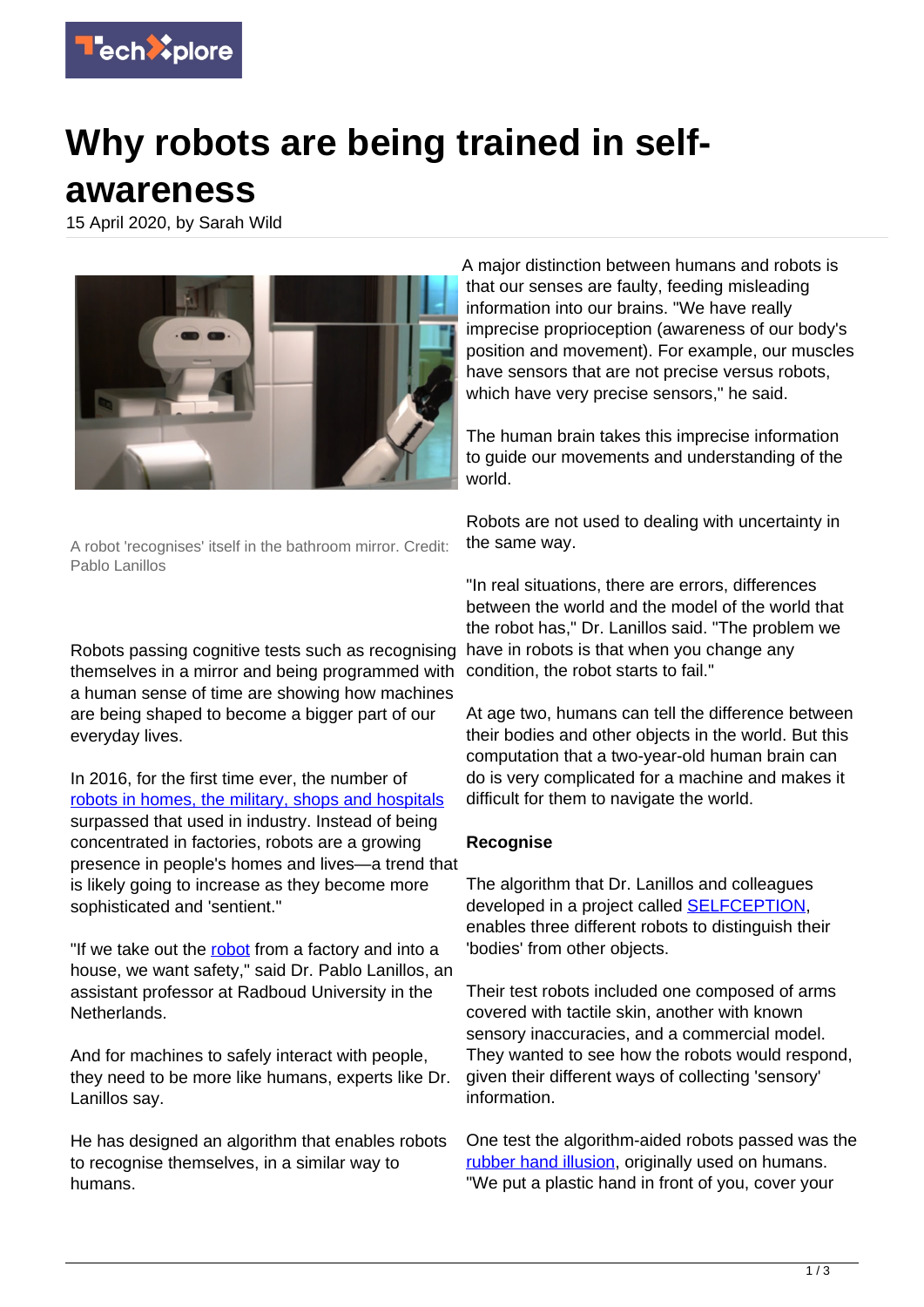

real hand, and then start to stimulate your covered hand and the fake hand that you can see," Dr. Lanillos said.

Within minutes, people begin to think that the fake hand is their hand.

The goal was to deceive a robot with the same illusion that confuses humans. This is a measure of how well multiple sensors are integrated and how the robot is able to adapt to situations. Dr. Lanillos and his colleagues made a robot experience the fake hand as its hand, similar to the way a [human](https://techxplore.com/tags/human+brain/) [brain](https://techxplore.com/tags/human+brain/) would.

The second test was the [mirror test](https://www.pnas.org/content/114/13/3281), which was originally proposed by primatologists. In this exercise, a red dot is put on an animal or person's forehead, then they look at themselves in a mirror. Humans, and some animal subjects like monkeys, try to rub the red dot off of their face rather than off the mirror.

The test is a way to determine how self-aware an animal or person is. Human children are usually able to pass the test by their second birthday.

The team trained a robot to 'recognise' itself in the mirror by connecting the movement of limbs in the reflection with its own limbs. Now they are trying to get a robot to rub off the red dot.

The next step in this research is to integrate more computes—to improve its perception of the world. A sitting in a cafe. Subjects experienced time human has about 130 million receptors in their retina alone, and 3,000 touch receptors in each fingertip, says Dr. Lanillos. Dealing with large quantities of data is one of the crucial challenges in Using this information, the researchers built a robotics. "Solving how to combine all this information in a meaningful way will improve body awareness and world understanding," he said.

Improving the way robots perceive time can also help them operate in a more human way, allowing them to integrate more easily into people's lives. This is particularly important for assistance robots, which will interact with people and have to cooperate with them to achieve tasks. [These include](https://qz.com/1367213/robots-could-save-the-world-from-its-aging-problem/) [service robots which have been suggested as a](https://qz.com/1367213/robots-could-save-the-world-from-its-aging-problem/)

## [way to help care for the elderly](https://qz.com/1367213/robots-could-save-the-world-from-its-aging-problem/).

'(Humans') behaviour, our interaction with the world, depends on our perception of time," said **Anil** [Seth](https://www.anilseth.com/), co-director of the Sackler Centre for Consciousness Science at the University of Sussex, UK. "Having a good sense of time is important for any complex behaviour."

## **Sense of time**

Prof. Seth collaborated on a project called [TimeStorm](https://cordis.europa.eu/project/rcn/193781/en) which examined how humans perceive time, and how to use this knowledge to give machines a sense of time, too.

Inserting a clock into a robot would not give them temporal awareness, according to Prof. Seth. "Humans—or animals—don't perceive time by having a clock in our heads," he said. There are biases and distortions to how humans perceive time, he says.

[Warrick Roseboom,](http://www.warrickroseboom.com/) a cognitive scientist also at the University of Sussex who spearheaded the university's TimeStorm efforts, created a series of experiments to quantify how people experienced the passage of time.

sensors in the robot—and increase the information it everyday tasks, such as walking around campus or "We asked humans to watch different videos of a few seconds up to about a minute and tell us how long they thought the video was," Roseboom said. The videos were first-person perspectives of differently from the actual duration, depending on how busy the scene was.

> system based on deep learning that could mimic the human subjects' perception of the video durations. "It worked really well," said Prof. Seth. "And we were able to predict quite accurately how humans would perceive duration in our system."

A major focus of the project was to investigate and demonstrate machines and humans working alongside each other with the same expectations of time.